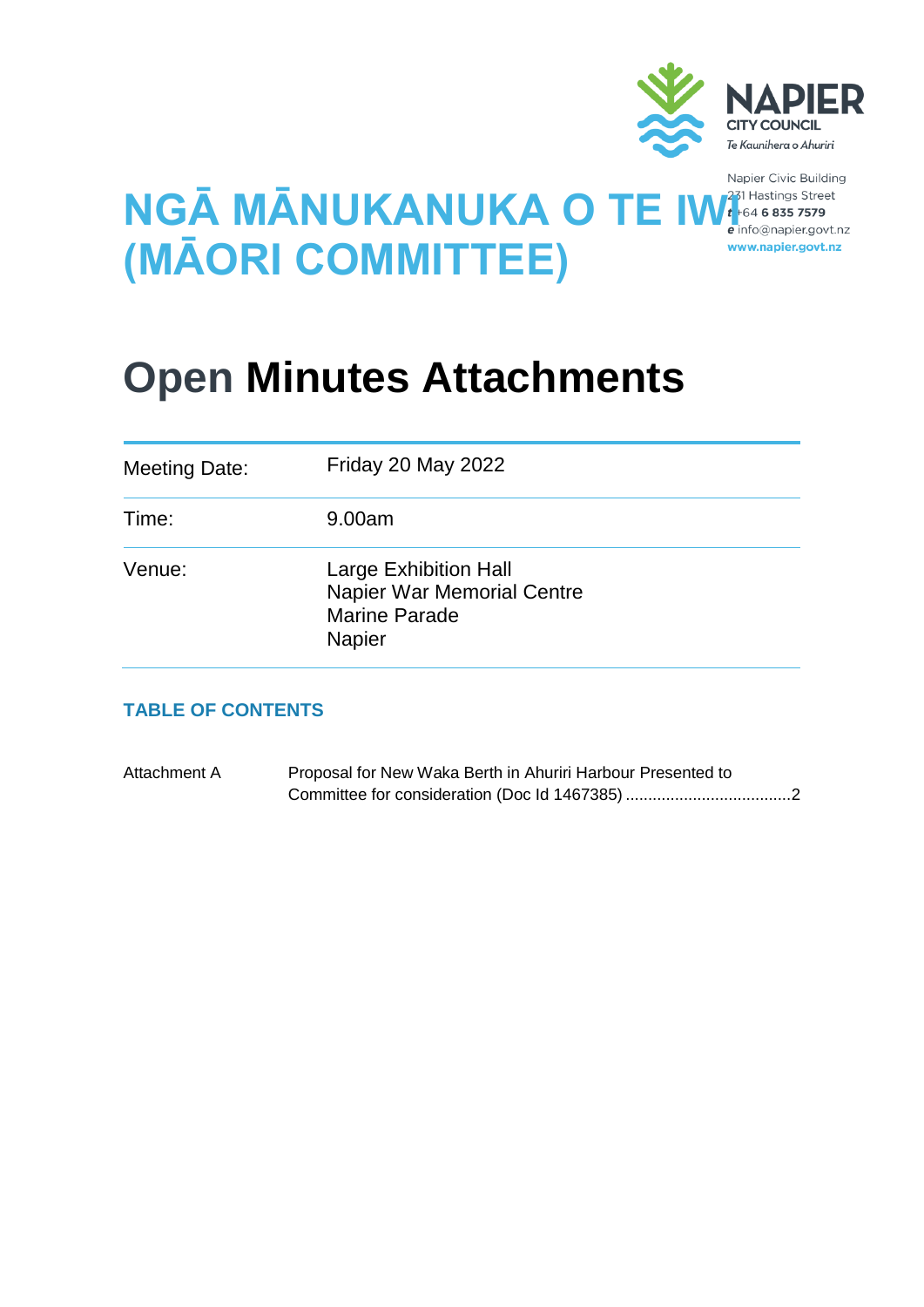## Proposal for New Waka Pontoon in Ahuriri Harbour

#### <span id="page-1-0"></span>10 May 2022

#### Background

Te Matau a Māui was 1 of 7 canoes built by Salthouse Boat builders in Greenhithe, Auckland in 2009 for Ngati Kahungunu Iwi Inc (NKII) **.** Since then it has sailed throughout the Pacific on many voyages as far as Hawai'i, the waka returned back to Ahuriri in Dec 2012 and has been berthed at West Quay in the allocated Napier City Council waka berth.

The waka is 22.16 meters in length and 6.5 meters in width and is constructed in fiberglass with laminated hardwood cross beams. It is solar powered with 2 electric motors.

During the past 8 years the waka has been at the heart of community events in the Napier and Kahungunu areas, being involved in the Napier Art Deco weekends, ANZAC day parade at the sound shell and Te Matatini to name a few. The waka has also been responsible for delivering education programmes to the majority of all primary and secondary schools in Napier and others in Hawkes Bay, helping to educate our rangatahi and tamariki.

The waka has been involved with delivering community and tourism group experiences and sails to many visitors to the Napier area.

The waka is owned by NKII and is operated by the experienced crew of traditional navigators, skippers and sailors that volunteer their time from the Ātea a Rangi Educational Trust (Ātea Trust) .

#### Current Waka Berth

As a temporary measure eight years ago the waka has been berthed at West Quay, there have always been general issues with security and vandalism, however in the past 2  $\frac{1}{2}$  years there has been an increased amount of regular incidents in terms of vandalism and abuse towards crew members. This has included people defecating on the deck, ripping down a variety of flags, letting the mooring lines free, throwing bottles, ripping handrails down and cutting open of life rafts and safety nets. We have seen things escalate from overnight (probable drunken) escapades to groups of people both intoxicated on alcohol or methamphetamine during the day verbally abusing waka crew member s when asked to leave.

This has become a Health and Safety issue for the waka crew, and potentially for the waka's clientele.

NKII are already assisting with funding for general operations and maintenance (80k per year), and alongside DIA will be funding the upgrade of our solar and electric motors (250k).

With the traditional waka reserve over the over the road from Westhore not being in use for decates we believe that NCC has an obligation for waka to be in a safe environment .

#### **Proposed Solution**

The Ātea Trust has recently supported NCC in an application to MBIE for the Tourism Infrastructure Fund which focuses on the Iron Pot Development and new 'Waka Hub' area. Given that the Iron Pot development could be some time away from completing, we would like to look at possible options for a secure and floating berth where the current waka location is today. There are options to either move this floating pontoon to be used as part of the new Iron Pot Development as and when that project is underway, or keep it in place as infrastructure for NCC to be able to lease out as a secure berth in the future.